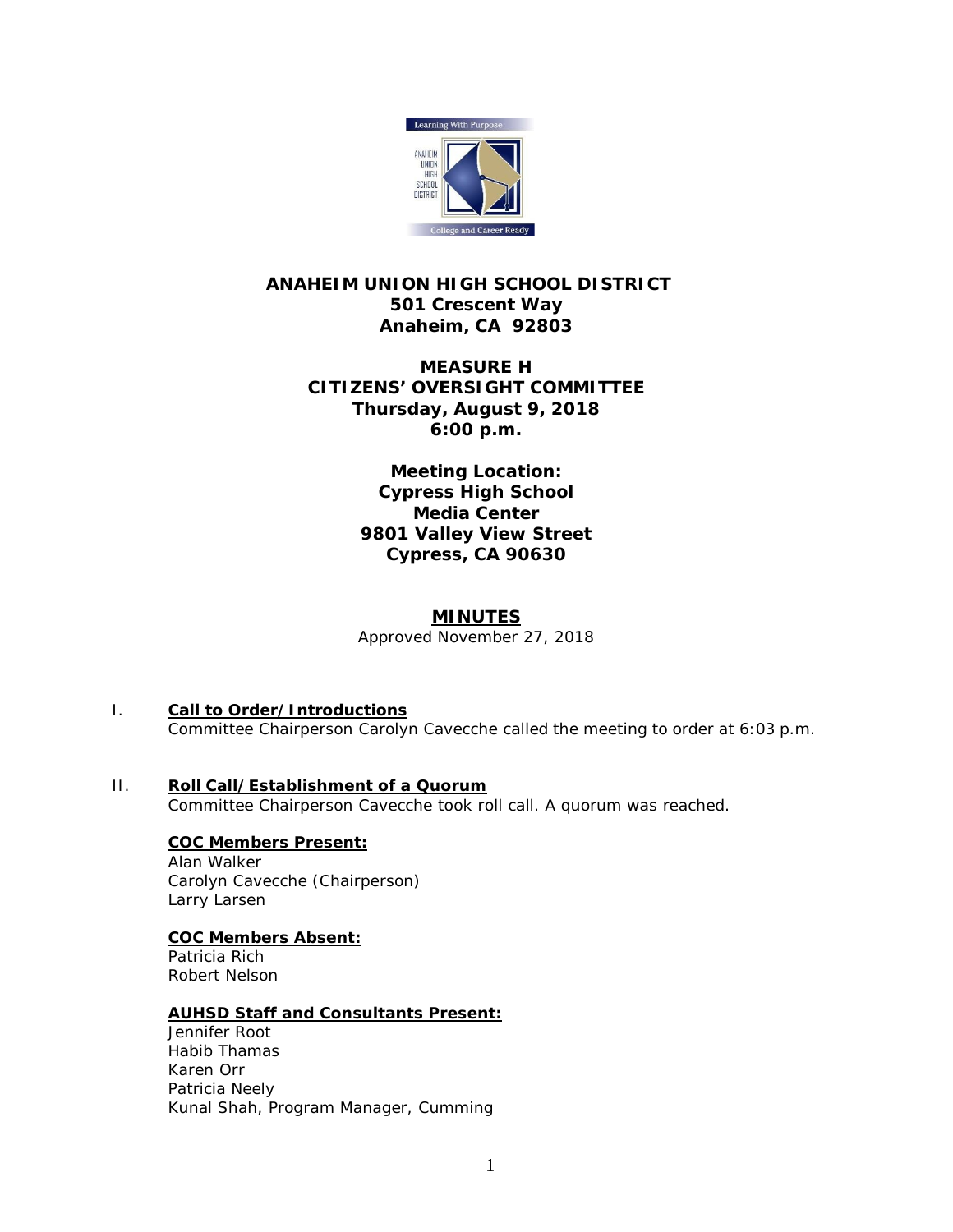## III. **Adoption of Agenda and Approval of Minutes**

Committee member Larry Larsen made a motion that was seconded by chairperson Cavecche to adopt the agenda of the August 9, 2018, COC meeting. All committee members agreed and the agenda was adopted.

Committee member Larry Larsen made a motion that was seconded by chairperson Cavecche to approve the draft minutes of the February 13, 2018, COC meeting. All committee members agreed and the minutes were approved.

### IV. **Public Comment**

There were no public comments.

#### V. **Staff Update on Measure H Program**

Kunal Shah presented an update on the Cypress High School Site Improvement Project which is currently under construction. This CBA project which is at 50% completion started in March 2018 and is scheduled to complete in March 2019. The work is on schedule and within budget.

Kunal Shah presented an update on the Kennedy High School Site Improvement Project which is currently under construction. This CBA project which is at 7% completion started in June 2018 (shovel in ground July 2018) and is scheduled to complete in February 2019. The work is on schedule and within budget. Patricia Neely discussed the scope of work and the design elements of the project.

Patricia Neely presented an update on the Oxford Academy Music Building and Engineering Lab project. This CBA project is minimally funded with Measure H dollars mainly for technology upgrades, furniture, safety and security. The project which is at 30% completion started in June 2018 and is scheduled to complete in August 2019. The work is on schedule and within budget. Patricia Neely discussed the scope of work and the design elements of the project.

Patricia Neely presented an update on the Savanna Site Improvement Project. This CBA project is comprised of four increments. Increment 1 (parking lot) was ready for the start of school per contract milestone. Increment 2 (tennis courts) will be receiving a play surface over the new slab later this month in accordance with the schedule. Increment 3 (quad renovations) is currently bidding. Increment 4 will be submitted to DSA for plan check later this month. Overall, this project is on schedule and within budget. Patricia Neely discussed the scope of work and the design elements of the project.

Patricia Neely discussed the following completed Measure H projects:

- Brookhurst JHS Security Fencing
- Brookhurst JHS Tennis Courts
- Dale JHS Interim Housing
- Loara HS Security Fencing

Patricia Neely discussed Dale Junior High School's modernization/new construction project and the Polaris modernization project. All three components of the project have received DSA approval. Staff will start bidding the project with a design-bidbuild delivery method in October of this year. The project has a 20-month duration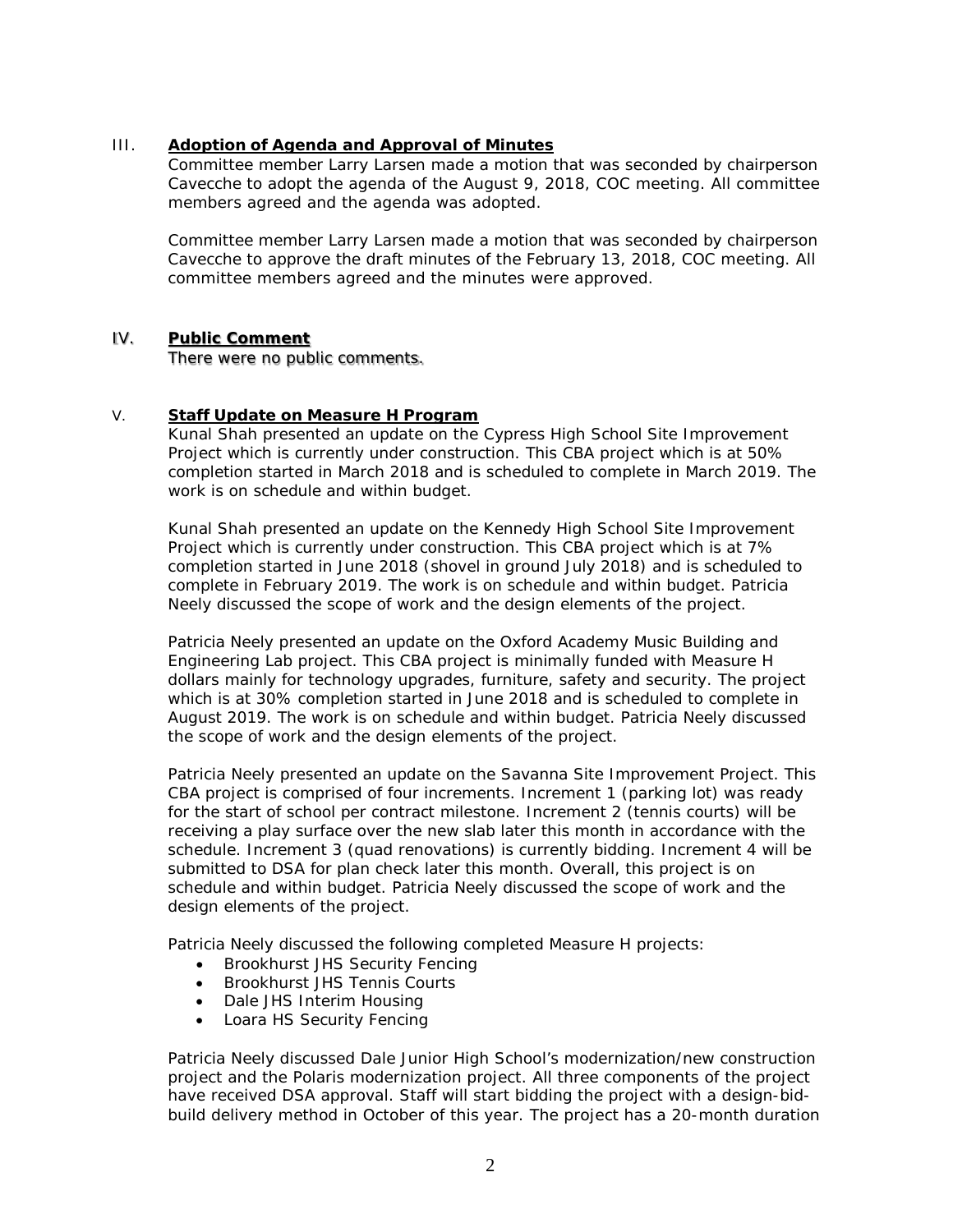and is tentatively scheduled to start construction in January 2019. The project budget will be adjusted to account for market conditions beyond normal escalation.

Patricia Neely also discussed the status of the fourth round of 21<sup>st</sup> Century classroom furniture implementation and upcoming Measure H projects as follows:

- Anaheim High School Fencing
- District Wide Security Measures: *Selection Process and Implementation of Surveillance Cameras; Locks and Security Systems*
- Western Parking Lot, Site and Security Fencing Improvements
- 21<sup>st</sup> Century Classroom Furniture (Fifth Round)
- Ball JHS Site Improvements
- Sycamore JHS Site Improvements
- Orangeview JHS Site Improvements
- Walker JHS Modernization
- Hope School Modernization
- Magnolia HS New Construction and Modernization
- Gilbert HS Modernization

Kunal Shah gave a presentation on current market conditions that are greatly impacting the cost of school construction. The adjustment of budgets will be required.

The committee received an update on bond expenditures through July 31, 2018.

Upon addressing all items on the agenda, the committee proceeded to tour the Cypress High School project area to observe the progress of the renovation work.

## VI. **Discussion/Information Items**

Revision of Committee Bylaws

The committee discussed revising the Committee Bylaws to allow COC members to serve three consecutive terms of two years in accordance with a recent change in the Strict Accountability in the Local School Construction Bond Act of 2000. Committee chairperson Carolyn Cavecche made a motion that was seconded by member Alan Walker to revise the Committee Bylaws. All committee members agreed, and the Committee Bylaws will be revised and will be posted on the website as such.

## Appointment of new Committee Members

Patricia Neely informed the committee that two new parent members would be appointed by the Board of Trustees on August 16, 2018, to replace Steve Hwangbo and Rick Tkach. The new members that would serve under the "parent/guardian" category are:

- Mrs. Peggy Ann Kruse-Stodghill
- Mr. Grantt Rowan

## VII. **Review Future Meeting Dates**

The committee agreed to meet again on Tuesday, November 27, 2018, at 6:00 p.m., at Oxford Academy – New Library.

## VIII. **Items for Upcoming Meetings**

• COC Member Reappointment to a Third Two-year Term Staff and Committee